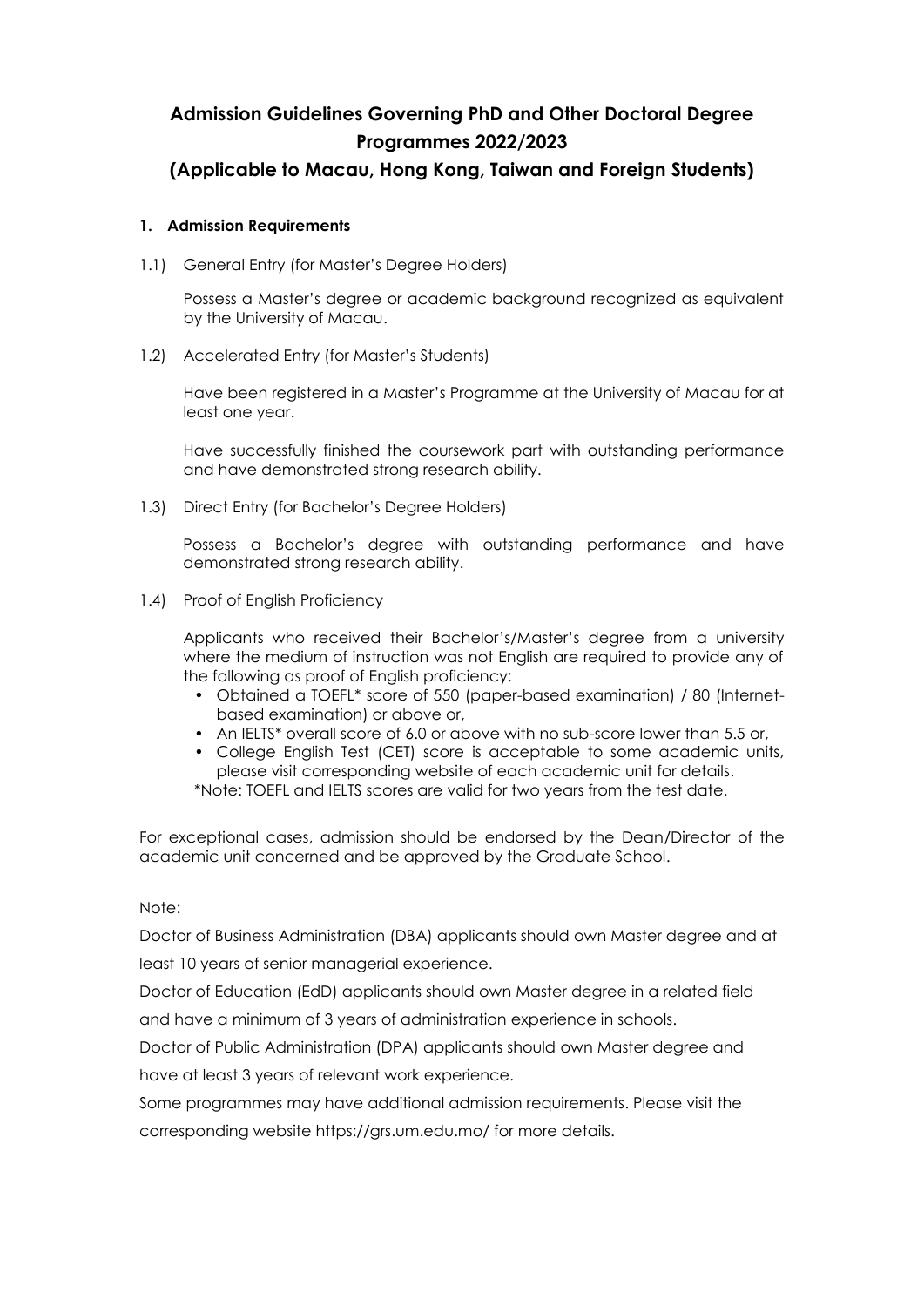## **2. Application Procedures**

Online application forms will be available during the application period. Applicants should submit their application via the Online Application System of the University at https://isw.um.edu.mo/naweb\_grs/faces/index.jspx.

- 2.1) Read carefully the important notes before you proceed with your application.
- 2.2) You must have an email address to register as a new user in order to submit an application. Applicants who have successfully registered will receive a reference number (e.g. 2XXXXXXXX) and password by email. You must keep such information to login to your account throughout the whole application procedure. (If you fail to receive the email within 2 days, please contact us by phone at 8822 4898 or by email at gradschool@um.edu.mo.)
- 2.3) Complete all relevant sections of the Online Application. It is recommended that you supply a local mobile number so that the University may notify applicants of any news by email and SMS.
- 2.4) Scan and upload all required documents to the Online Application System. All submitted documents must be in A4 size, PDF format and the total size for all attached documents should NOT be greater than 6MB.

The documents should include:

- 2.4.1) Identification card copy.
- 2.4.2) Personal curriculum vitae.
- 2.4.3) Passport size photo (in JPG format with 300dpi, with no border and white background).
- 2.4.4) Certificates and academic transcripts :
	- 2.4.4.1) General Entry (for Master's Degree Holders): each of the certificate and academic transcript of both the Bachelor's degree and Master's degree
	- 2.4.4.2) Accelerated Entry (for Master's Students): Bachelor's degree certificate and academic transcript, Master's academic transcript in University of Macau
	- 2.4.4.3) Direct Entry (for Bachelor's Degree Holders): Bachelor's degree certificate and academic transcript.
- 2.4.5) Non-UM current students must submit a testimonial which must be issued in not more than 60 days prior to the submission of the application for the PhD and other doctoral degree programme.
- 2.4.6) Applicants currently studying in the final year of a Master's degree programme at the University of Macau do not need to submit the Master's degree transcript and testimonial.
- 2.4.7) Recommendation forms. Applicants must use the recommendation forms provided by the Graduate School. Each application must contain two completed recommendation forms. At least one of the two recommendation forms must be completed by a university academic. The other one can be completed by either a university academic or an employer. Applicants can submit them either online or by post. However, to avoid possible postal delay, online recommendations are recommended.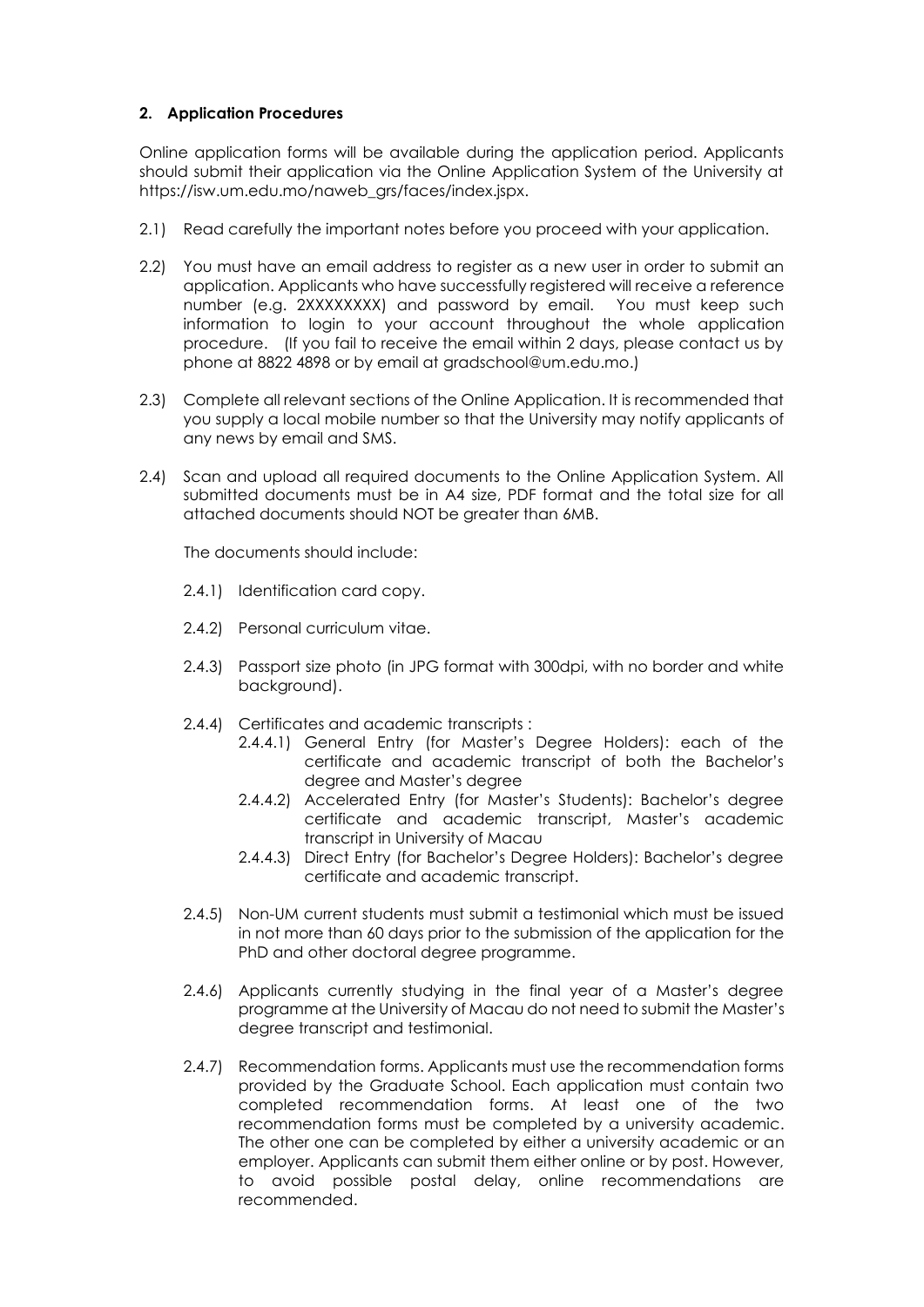- 2.4.7.1) If you prefer to submit online recommendations, you must make sure your referees submit your recommendations to us before the application deadline. An automatic notification email will be sent to the applicant once we receive the recommendations. If applicants do not receive this email, it means your referee has not submitted the online recommendation for you yet. You should contact your referee as soon as possible to make sure that it is submitted by the application deadline.
- 2.4.7.2) If you choose to submit by post, the forms should be sealed in an envelope by your referee and forwarded/sent to the Graduate School directly. Please write on the envelope your application number YP-CX-XXXX-X or reference number 2XXXXXXXX before sending the recommendation form to us.
- 2.4.8) A statement addressing the area or topic of the applicant's interest in pursuing PhD and other doctoral studies. The statement must be of no more than 15 pages or of size less than 1 MB.
- 2.4.9) Proof of English proficiency (Please refer to Item 1.4 under Admission Requirements for details).
- 2.4.10) Applicants who received their Bachelor's/Master's degree from a university where the medium of instruction was English are required to provide a proof of English as the medium of instruction, if deemed necessary, issued by the applicants' university where their Bachelor's/Master's degree was obtained (UM's current students and graduates are not required to provide such proof).
- 2.4.11) Other documents as requested by the programme for which the applicant is applying (if applicable).
- 2.4.12) Application without the above mentioned documents enclosed will not be processed.
- 2.4.13) Documents submitted to the University will not be returned to the applicant.
- 2.5) Verify all application data before submitting the application. Once the application is submitted, no data can be changed. Each applicant can submit only one application in the same academic year. If necessary, the applicant can indicate in his/her application a maximum choice of two programmes in one application with priority given to each programme. Although the applicant can apply for two programmes, application fee will be charged once only.
- 2.6) Settle the application fee by the deadline of the application period (For more details, please refer to 2.11).
- 2.7) Once the application fee is settled, an acknowledgment email with an application number (YP-CX-XXXX-X) will be sent to you by email. Applications without an application number will not be regarded as valid. If you do not receive any acknowledgment email, please contact us by email at gradschool@um.edu.mo.
- 2.8) Academic documents (such as recommendation forms, certificates, testimonials, academic transcript, etc.) submitted must be of the same language version as that of the thesis language of the programme being applied. Otherwise, the application will not be considered.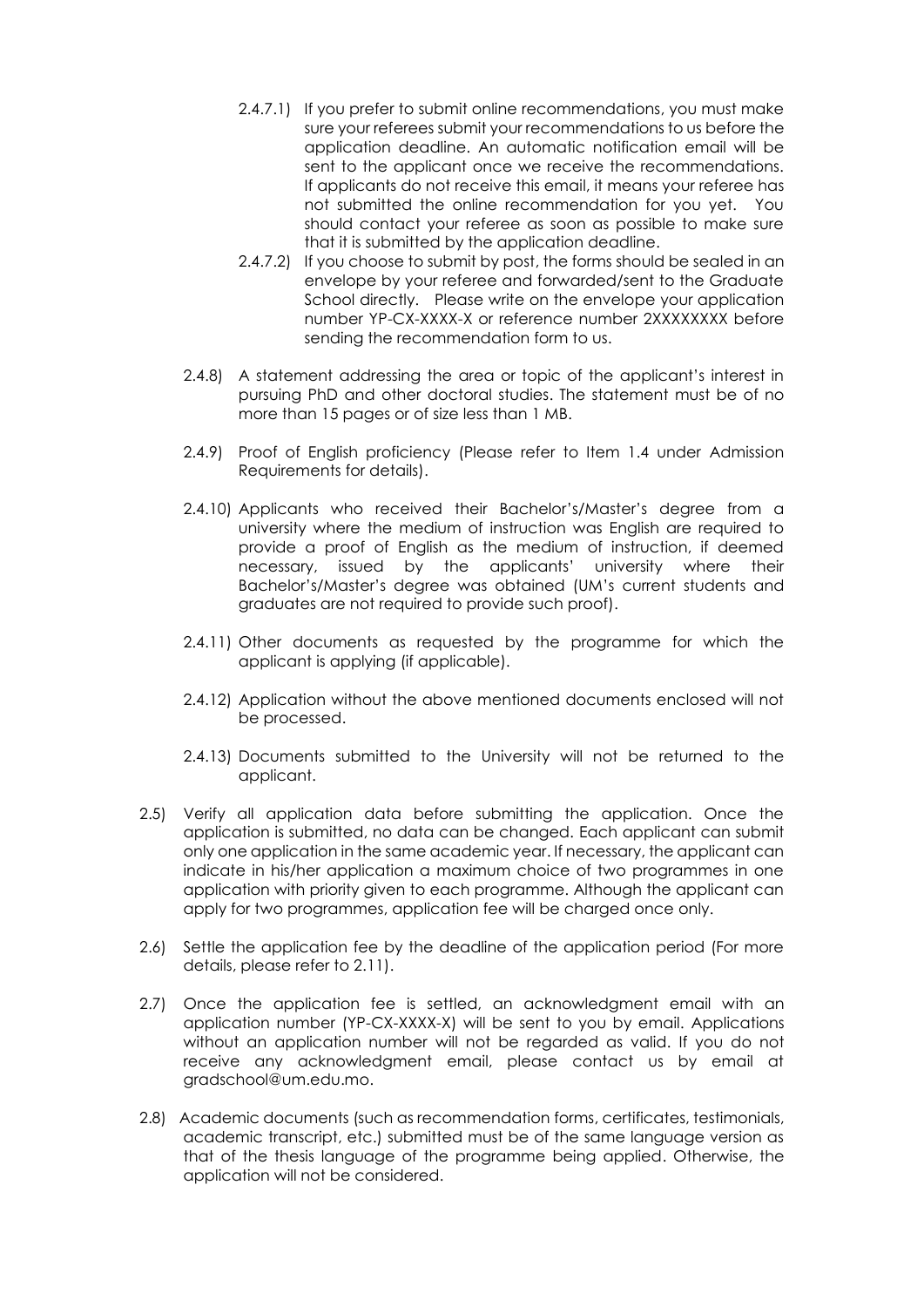- 2.9) Admission for PhD and other doctoral degree programmes in principle is open all year round. For practical purpose, most students should be admitted in the first semester of the forthcoming academic year. However, if necessary they can also be admitted in the second semester as requested by the academic unit concerned.
- 2.10) Applicants will be given conditional offer in the following circumstances.
	- 2.10.1) Applicants currently studying in the final year of Bachelor's degree programmes (Direct Entry) / Master's degree programmes (General Entry) will be conditionally offered and will only be formally admitted upon successful completion of their Bachelor's degree programmes (Direct Entry) / Master's degree programmes (General Entry) with overall result satisfying the admission requirements.
	- 2.10.2) In special cases, applicants are required to submit proof of English proficiency before formally admitted.
- 2.11) The application fee for each application is MOP200.00. The application fee is non-refundable.

The application fee payments must be made by the deadline of the application period:

- 2.11.1) by online credit card payment (please follow the payment instructions on the website);
- 2.11.2) by cheque, bank draft or cashier's order drawn on a bank in Macao and made payable to the "University of Macau". An additional handling charge of MOP50 is required for each foreign bank draft or cashier's order. However, the exact amount of handling fees depends on the amount charged by banks. Our University reserves the right to recover the difference.

(Applicants who choose option 2.11.2 must print the application fee payment slip after they have completed the application at the Online Application System and submit the slip to the Treasury Section at Room 1012, Administration Building for payment.)

#### **3. Interview**

If interviews are required, the academic unit concerned will inform the applicants about the interview details.

#### **4. Tuition Fees**

- 4.1) Please refer to the Tuition Fees Scheme for postgraduate programmes (which is available at GRS webpage: https://grs.um.edu.mo/index.php/currentstudents/tuition-fee/) for further details.
- 4.2) Tuition Fees are subject to revision annually.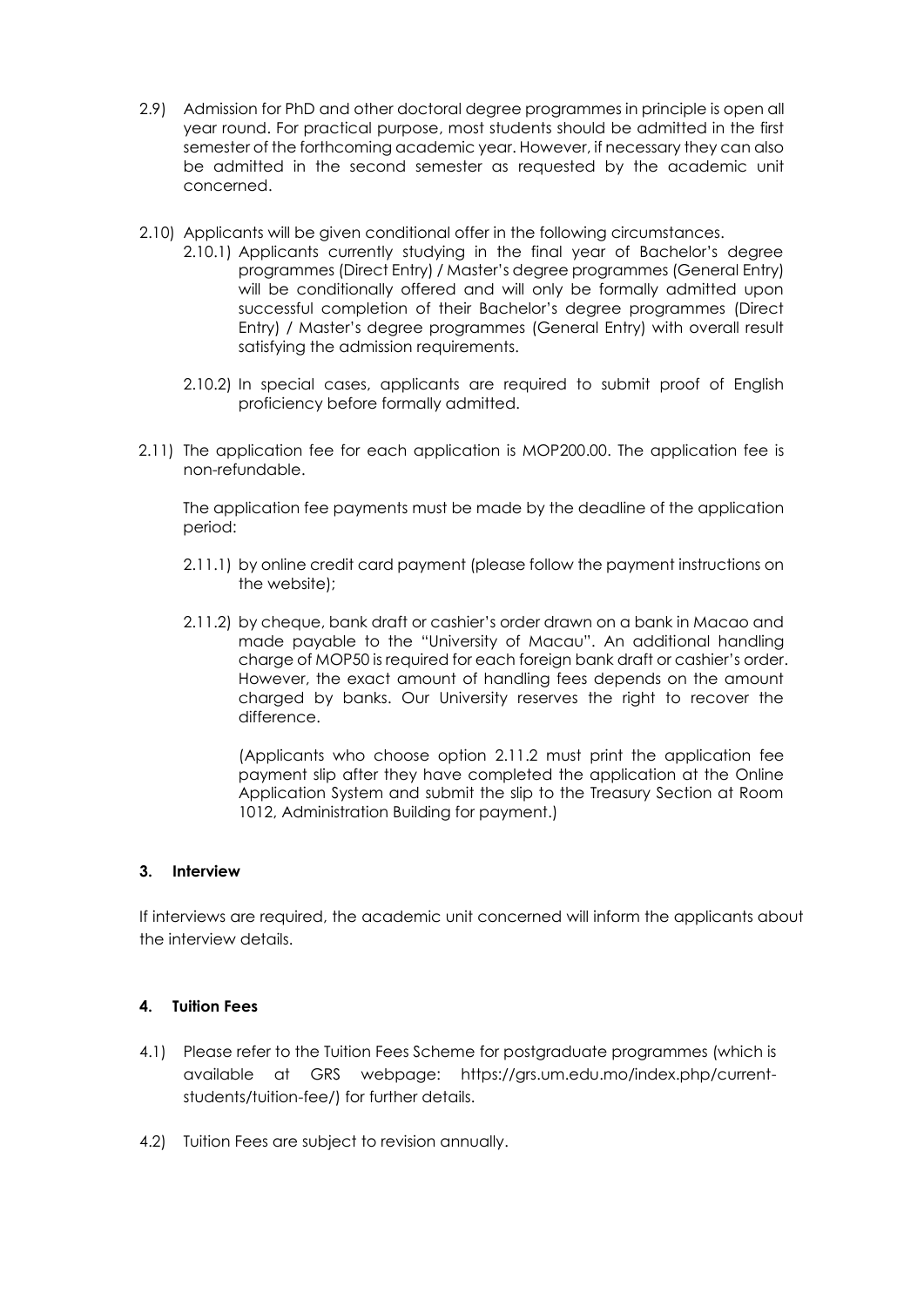## **5. PhD Scholarship and Assistantship**

The UM Macao PhD Scholarship and UM PhD assistantship are available to PhD students of the University which serve as a source of stipend for students. Please refer to the *Guidelines for the UM Macao PhD Scholarship and the UM PhD Assistantship* for further details.

## **6. Application Period for Admission**

- 1st Batch: 02 August 2021 28 October 2021 (to be admitted in 1st Semester, normally commences in mid-August 2022).
- $2<sup>nd</sup>$  Batch: 29 October 2021 28 February 2022 (to be admitted in 1st Semester, normally commences in mid-August 2022).
- $3<sup>rd</sup>$  Batch: 02 May 2022 29 July 2022 (to be admitted in  $2<sup>nd</sup>$  Semester, normally commences in Early January 2023).

## **7. Notification of the Result of Application**

Applicants will be informed to check the admission result via the Online Application System from August 2021 to July 2022 (to be admitted in 1st Semester) and from August 2022 to October 2022 (to be admitted in 2nd Semester).

## **8. Termination of Application or Study**

- 8.1) Applicants must guarantee that the information given in the application form is TRUE and the UM reserves the right to terminate an application or study at any time if any information given in his/her application form is found later to be untrue, false or incorrect.
- 8.2) Students should not enrol/register in any other higher education programme in Macao in the same academic year, including programme offered by the University of Macau. If students are found to be registered for more than one higher education programme, the UM reserves the right to terminate his/her application or study at any time.

## **9. Deferment of Study for New Students**

9.1) New students can apply for deferment of study for not more than one academic year. Application for such deferment should be made before class commencement. New students must fulfill all the conditions stated in their offer letters and submit the required amount of non-refundable deposit before they become eligible to apply for deferment of study. Such applications will only be permitted for medical reasons and exceptional cases with sound justification. For medical reasons, students are required to submit medical certificates issued by hospitals at the time of application. For exceptional cases with sound justification, students are required to specify the reason and submit written certifications at the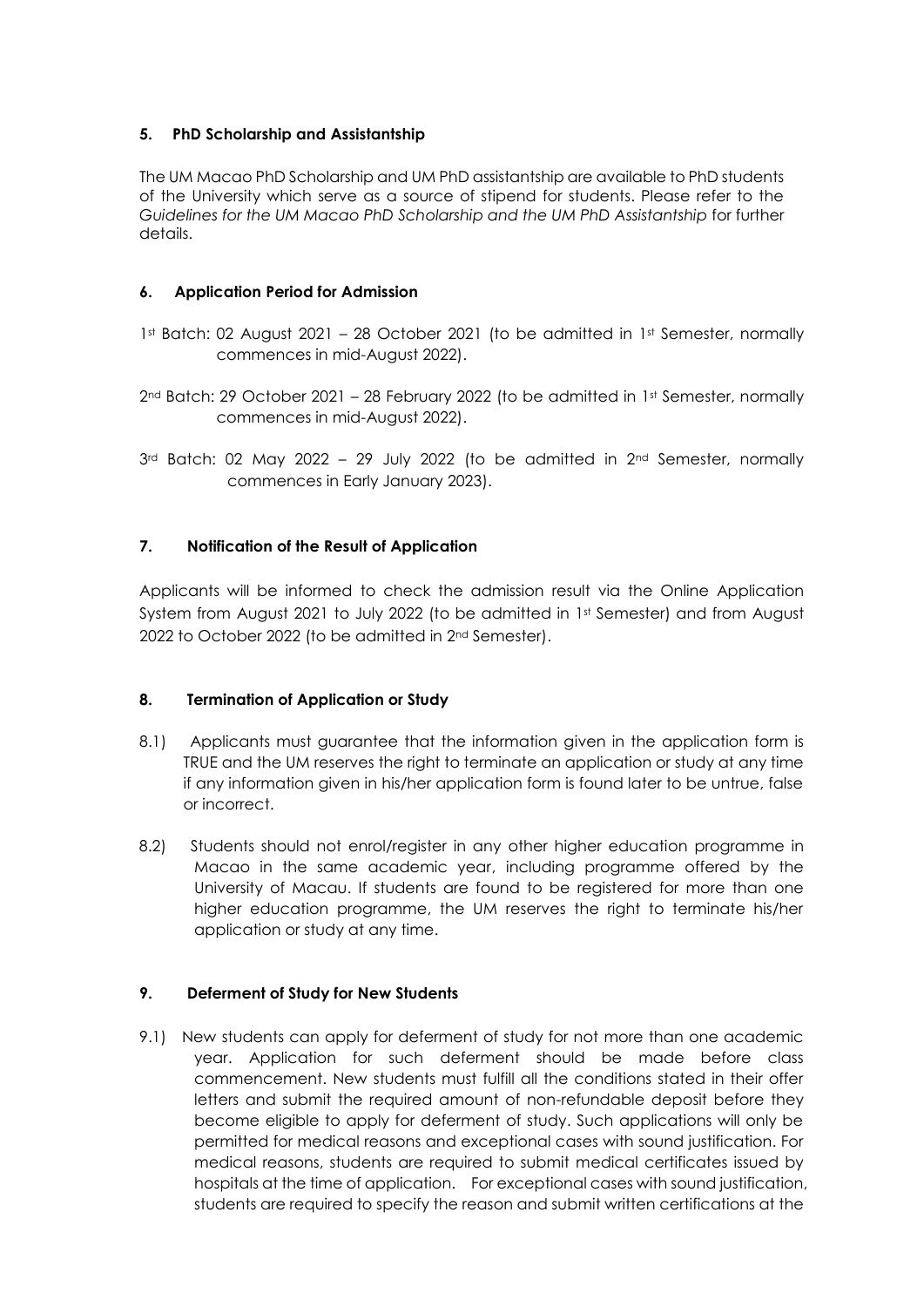time of application.

- 9.2) Students who have deferred their studies and wish to return to the University should apply for resumption of study. Resumption is not granted automatically. Besides, new students are not permitted to transfer to another programme when they apply for resumption of study.
- 9.3) If students neither apply for resumption of study nor submit another deferment application before class commencement of the next semester after they have reached the previously approved deferment period, they will be considered having withdrawn from the University, and they have to apply for re-admission of study later if they wish to return to the university.

### **10. Personal Identification**

Applicants must hold valid personal identification documents for admission:

- 10.1) Valid Macao identification card for local students;
- 10.2) Valid Hong Kong identification card for Hong Kong students;
- 10.3) Valid Mainland China identification card for Mainland China students;
- 10.4) Valid passport for non-local students

For Mainland China identification card or passport holders, please refer to the admission guidelines for PhD and other doctoral degree Programmes for Mainland China applicants at<http://grs.um.edu.mo/> .

### **11. Submission of Documents**

12.1) For Application:

Applicants must scan and upload all required documents to the Online Application System of the University for application. Otherwise, the application will not be considered. (For details, please refer to Point 2.4.)

12.2) Upon Offer of Admission:

Upon offer of admission, candidates will be requested to provide certified true copies of their academic documents or to present the originals before/during registration, otherwise, the offer of admission will be cancelled and the candidate will not be eligible for registration. All submitted documents will not be returned.

All documents submitted must be in A4 size. Applicants who fail to provide the required documents for verification will be disqualified from admission and subsequent enrolment in the University.

#### **12. Enquiries**

| Tel.    | $\frac{1}{2}$ (853) 8822 4898                                                                                        |
|---------|----------------------------------------------------------------------------------------------------------------------|
| Fax     | : (853) 8822 2327                                                                                                    |
| E-mail  | : gradschool@um.edu.mo                                                                                               |
| Website | : http://grs.um.edu.mo/                                                                                              |
| Address | : Room G001, Administration Building,<br>University of Macau, N6<br>Avenida da Universidade, Taipa,<br>Macau, China. |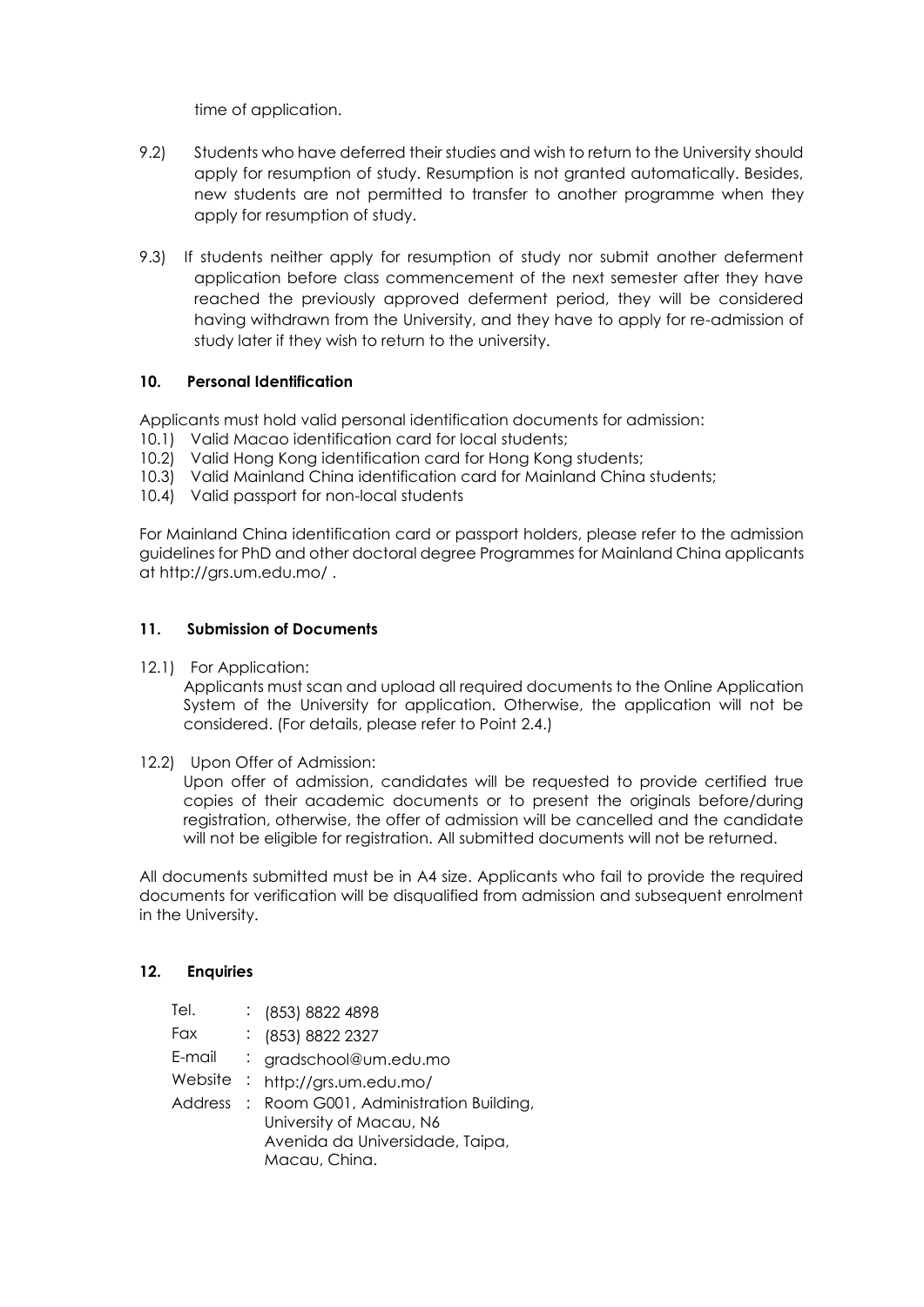Further enquiries related to the programmes, please contact the academic unit concerned directly.

|                             |                       | : (853) 8822 9259<br>Tel                       |
|-----------------------------|-----------------------|------------------------------------------------|
|                             | Department of         | : (853) 8822 2323<br>Fax                       |
|                             | Chinese               | : fah.chinese@um.edu.mo<br>E-mail              |
|                             |                       | Website: http://fah.um.edu.mo/chinese/         |
|                             |                       | Tel<br>: (853) 8822 8201                       |
|                             |                       | Fax<br>: (853) 8822 2322                       |
|                             | Department of English | : fah.english@um.edu.mo<br>E-mail              |
|                             |                       | Website: http://fah.um.edu.mo/english/         |
|                             |                       | : (853) 8822 8903<br>Tel                       |
| <b>Faculty of Arts and</b>  | Department of         | : (853) 8822 2324<br>Fax                       |
| <b>Humanities</b>           |                       | : PORT ENQUIRY@um.edu.mo<br>E-mail             |
|                             | Portuguese            | Website: http://fah.um.edu.mo/portuguese/      |
|                             |                       | : (853) 8822 4768<br>Tel                       |
|                             | Office of Philosophy  | Fax<br>: (853) 8822 2326                       |
|                             | and Religious studies | : fah.philosophy@um.edu.mo<br>E-mail           |
|                             | Programme             |                                                |
|                             |                       | Website: http://fah.um.edu.mo/philosophy/      |
|                             |                       | : (853) 8822 8801<br>Tel                       |
|                             | Department of History | : (853) 8822 2341<br>Fax                       |
|                             |                       | : fss.history@um.edu.mo<br>E-mail              |
|                             |                       | Website: https://fah.um.edu.mo/history/        |
|                             | Tel:                  | (853) 8822 4183                                |
| <b>Faculty of Business</b>  | Fax:                  | (853) 8822 2377                                |
| <b>Administration</b>       | $E$ -mail:            | fba.enquiry@um.edu.mo                          |
|                             | Website:              | https://fba.um.edu.mo/                         |
| <b>Faculty of Education</b> | Tel:                  | (853) 8822 8773 / 8822 4118                    |
|                             | Fax:                  | (853) 8822 2402                                |
|                             | E-mail:               | fed.enquiry@um.edu.mo                          |
|                             | Website:              | https://fed.um.edu.mo/                         |
| <b>Faculty of Health</b>    | Tel:                  | (853) 8822 4998 / 8822 4966                    |
|                             | Fax:                  | (853) 8822 2314                                |
| <b>Sciences</b>             | $E$ -mail:            | fhs.enquiry@um.edu.mo                          |
|                             | Website:              | http://fhs.um.edu.mo/                          |
|                             |                       | (853) 8822 4772 / 8822 4090 / 8822 4779 / 8822 |
|                             |                       |                                                |
|                             | Tel:                  |                                                |
|                             |                       | 4767                                           |
| <b>Faculty of Law</b>       | Fax :                 | (853) 8822 2380                                |
|                             | E-mail:               |                                                |
|                             | Website:              | fll.suggestion@um.edu.mo                       |
|                             |                       | https://fll.um.edu.mo/                         |
|                             | Department of         | : (853) 8822 8301 / 8822 8321<br>Tel           |
|                             |                       | Fax<br>: (853) 8822-2340                       |
|                             | Government and        | E-mail<br>: fss.gpa@um.edu.mo                  |
|                             | Public Administration | Website: http://www.um.edu.mo/fss/pa/          |
|                             |                       | : (853) 8822 8961 / 8822 8978<br>Tel           |
|                             | Department of         | Fax<br>: (853) 8822 2338                       |
|                             | Communication         | : fss.comm@um.edu.mo<br>E-mail                 |
|                             |                       | Website: https://comm.fss.um.edu.mo/           |
|                             |                       | : (853) 8822 8816<br>Tel                       |
|                             | Department of         | <b>Fax</b><br>: (853) 8822 2343                |
| <b>Faculty of Social</b>    |                       | E-mail<br>: fss.sociology@um.edu.mo            |
| <b>Sciences</b>             | Sociology             | Website<br>: https://soc.fss.um.edu.mo/        |
|                             |                       | : (853) 8822 8916<br>Tel                       |
|                             |                       | : (853) 8822 2339<br>Fax                       |
|                             | Department of         | : fss.econ@um.edu.mo<br>E-mail                 |
|                             | Economics             | Website                                        |
|                             |                       | http://www.um.edu.mo/fss/economics/            |
|                             |                       | Tel                                            |
|                             |                       | : (853) 8822 8361 / 8822 8381<br>Fax           |
|                             | Department of         | : (853) 8822 2342<br>E-mail                    |
|                             | Psychology            | : fss.psychology@um.edu.mo<br>Website          |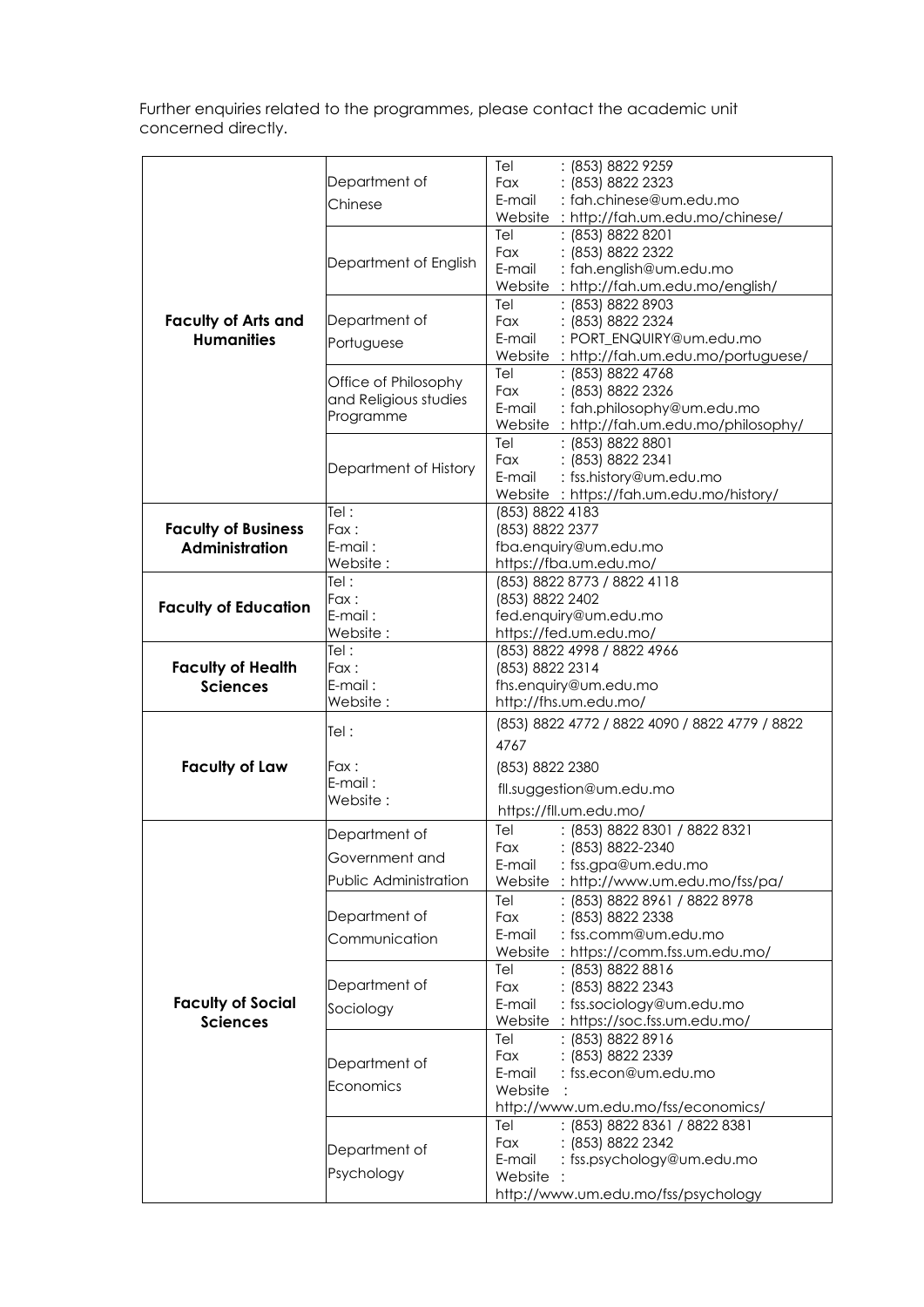|                                 | Tel:       | (853) 8822 4963            |
|---------------------------------|------------|----------------------------|
| <b>Faculty of Science &amp;</b> | Fax :      | (853) 8822 2426            |
| Technology                      | $E$ -mail: | fst.enquiry@um.edu.mo      |
|                                 | Website:   | https://www.fst.um.edu.mo/ |
|                                 | Tel:       | (853) 8822 4142            |
| Institute of Applied            | Fax :      | (853) 8822 2454            |
| <b>Physics and Materials</b>    | $E$ -mail: | iapme.enquiry@um.edu.mo    |
| <b>Engineering</b>              | Website:   | http://iapme.um.edu.mo/    |
|                                 | Tel :      | (853) 8822 4685            |
| Institute of Chinese            | Fax :      | (853) 2884 1358            |
| <b>Medical Sciences</b>         | E-mail:    | icms.enquiry@um.edu.mo     |
|                                 | Website:   | https://sklgrcm.um.edu.mo/ |
| <b>Office Hours:</b>            |            |                            |

Monday – Thursday : 09:00 a.m. – 01:00 p.m. and 02:00 p.m. – 05:45 p.m.

Friday : 09:00 a.m. – 01:00 p.m. and 02:00 p.m. – 05:30 p.m.

Office will be closed on Saturdays, Sundays and public holidays.

## **13. PhD Specializations**

| 學術單位                                      | 專業範疇                                            | 專業範疇                   |
|-------------------------------------------|-------------------------------------------------|------------------------|
| <b>Academic Unit</b>                      | <b>Specializations</b>                          | <b>Specializations</b> |
|                                           | LINGUISTICS (CHINESE)                           | 語 言 學 - 漢 語            |
|                                           | LINGUISTICS (ENGLISH)                           | 語言學 - 英語               |
|                                           | <b>APPLIED LINGUISTICS (PORTUGUESE)</b>         | 應用語言學 - 葡語             |
| 人文學院<br>Faculty of Arts and<br>Humanities | LITERARY STUDIES (CHINESE)                      | 文學 - 中文                |
|                                           | LITERARY STUDIES (ENGLISH)                      | 文學 - 英文                |
|                                           | LITERARY AND INTERCULTURAL STUDIES (PORTUGUESE) | 文 學 及 跨 文 化 研 究 - 葡 文  |
|                                           | PHILOSOPHY AND RELIGIOUS STUDIES                | 哲學及宗教學                 |
|                                           | <b>HISTORY</b>                                  | 歷史學                    |
|                                           | <b>ACCOUNTING</b>                               | 會計學                    |
|                                           | <b>BUSINESS ECONOMICS</b>                       | 商業經濟學                  |
|                                           | <b>DECISION SCIENCES</b>                        | 決策科學                   |
| 工商管理學院                                    | <b>FINANCE</b>                                  | 金融學                    |
| <b>Faculty of Business</b>                | <b>GAMING MANAGEMENT</b>                        | 博彩管理                   |
| Administration                            | <b>HOSPITALITY MANAGEMENT</b>                   | 款客服務管理                 |
|                                           | <b>INFORMATION SYSTEMS</b>                      | 資訊系統                   |
|                                           | <b>MANAGEMENT</b>                               | 管理學                    |
|                                           | <b>MARKETING</b>                                | 市場學                    |
| 教育學院                                      |                                                 |                        |
| Faculty of Education                      | <b>EDUCATION</b>                                | 教育學                    |
| 健康科學學院                                    |                                                 |                        |
| Faculty of Health                         | <b>BIOMEDICAL SCIENCES</b>                      | 生物醫藥                   |
| Sciences                                  |                                                 |                        |